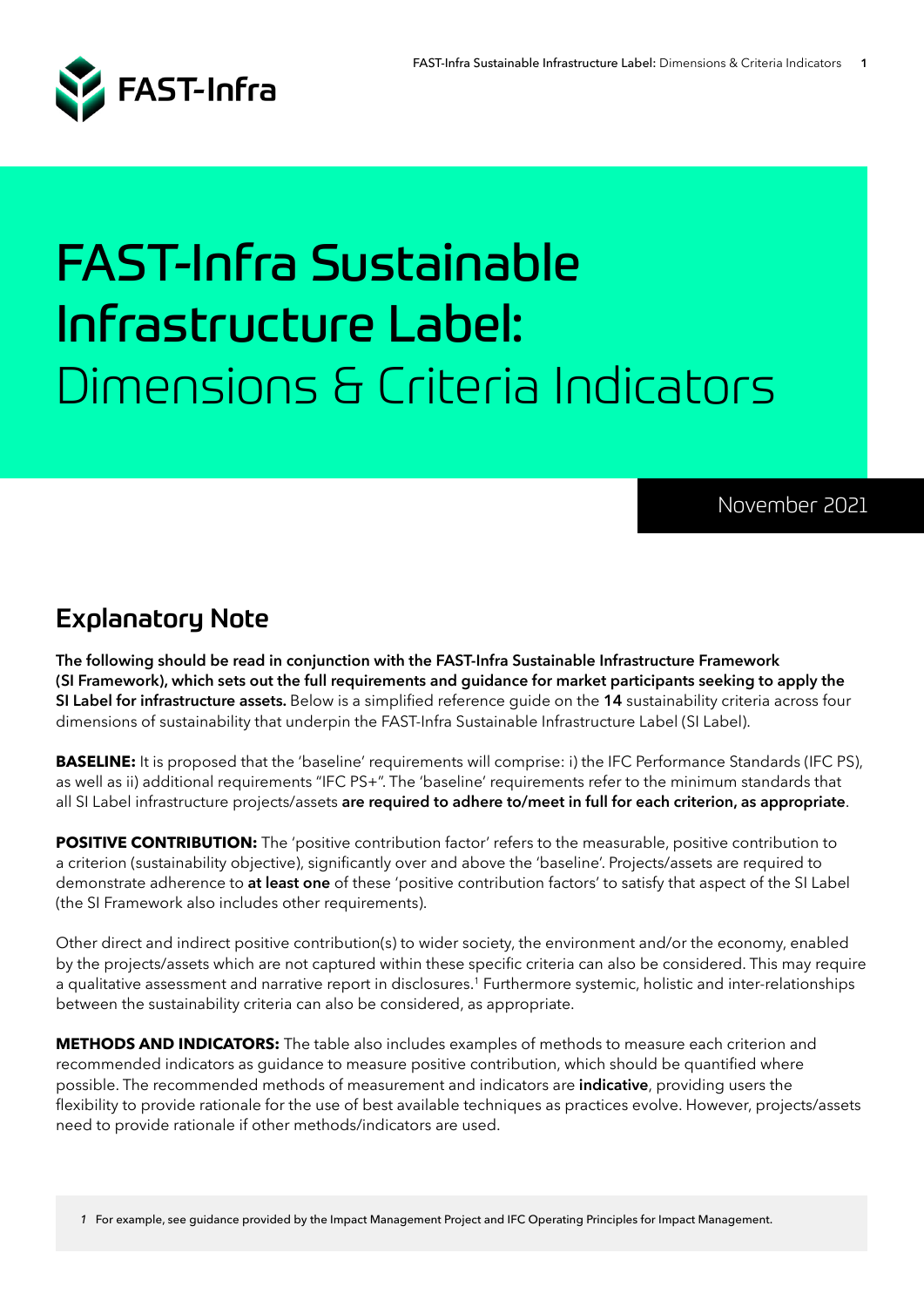<span id="page-1-0"></span>

# Table of Content

| <b>Environmental Dimension</b>                                                                                                      |  |
|-------------------------------------------------------------------------------------------------------------------------------------|--|
| Protection and Enhancement of Biodiversity & the Natural Environment                                                                |  |
| Climate Change Mitigation/GHG Emissions Reduction                                                                                   |  |
| Promotion of the Efficient Use of Natural Resources/Waste Reduction<br><b>&amp; Supporting the Transition to a Circular Economy</b> |  |
| <b>Embedding Pollution Prevention and Control</b>                                                                                   |  |

#### **Adaptation & Resilience Dimension**

[Evaluating Risks and Building Resilience and Adaptive Capacity at the Project](#page-6-0)  [and System Scales](#page-6-0) **<sup>7</sup>**

#### **Social Dimension**

| <b>Promoting Gender &amp; Ability Inclusivity</b>              |    |
|----------------------------------------------------------------|----|
| <b>Promoting Health &amp; Safety</b>                           |    |
| <b>Protection and Enhancement of Human &amp; Labour Rights</b> | 10 |
| <b>Land Acquisition &amp; Resettlement Mitigation</b>          |    |
| <b>Promoting Stakeholder Engagement</b>                        |    |

| <b>Governance Dimension</b>                                                           |    |
|---------------------------------------------------------------------------------------|----|
| <b>Embedding Anti-corruption Policies &amp; Procedures</b>                            | 13 |
| <b>Embedding Transparency &amp; Accountability Policies &amp; Procedures</b>          | 13 |
| <b>Embedding Government Policies for Project Fiscal Transparency &amp; Procedures</b> | 14 |
| <b>Embedding Sustainability &amp; Compliance Policies &amp; Procedures</b>            | 15 |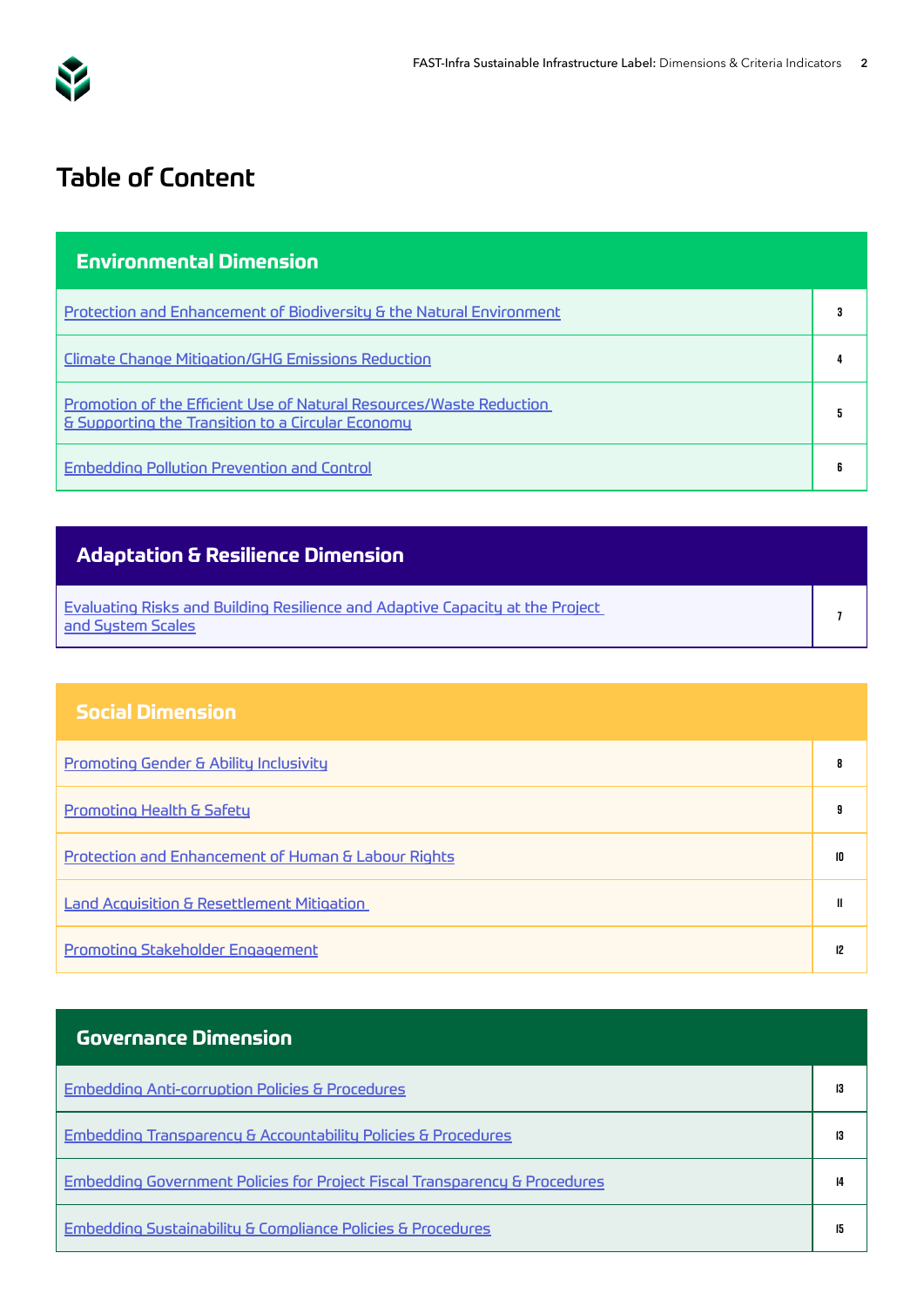<span id="page-2-0"></span>

| <b>Environmental Dimension</b><br>Protection and Enhancement of Biodiversity & the Natural Environment |                                                                                                                                                                                                                                                                                                                                                                                                                                                                                                                                                                                                                                                                                                                                                                                                                                                                                                                                                                                                                                                                                                                                                                                                                                                                              |
|--------------------------------------------------------------------------------------------------------|------------------------------------------------------------------------------------------------------------------------------------------------------------------------------------------------------------------------------------------------------------------------------------------------------------------------------------------------------------------------------------------------------------------------------------------------------------------------------------------------------------------------------------------------------------------------------------------------------------------------------------------------------------------------------------------------------------------------------------------------------------------------------------------------------------------------------------------------------------------------------------------------------------------------------------------------------------------------------------------------------------------------------------------------------------------------------------------------------------------------------------------------------------------------------------------------------------------------------------------------------------------------------|
| <b>Baseline</b><br>Requirement<br>$(IFC PS +)$                                                         | The project will meet the baseline requirements for this criterion by achieving overall net gain* for natural<br>and modified habitats, as well as critical habitats including affected freshwater, terrestrial and marine<br>habitats.<br>At the same time, the project shall not lead to adverse impacts on biodiversity and ecosystem services and<br>shall not significantly convert or degrade natural or critical habitats. Any project operating in, or around<br>critical habitats will adhere to the International Union for Conservation of Nature (IUCN) Key Biodiversity<br>Area Business Guidelines, as appropriate.<br>A Critical Habitat Screening/Assessment should be conducted for projects located within internationally<br>and/or nationally recognized areas of high biodiversity value.<br>* Net gain is defined as biodiversity gains that significantly exceed the loss (with potential for offsets) (IUCN<br><b>Protocol for Biodiversity Net Gain)</b>                                                                                                                                                                                                                                                                                            |
| <b>Positive</b><br>Contribution<br>Factor                                                              | The project will contribute positively to this criterion by enhancing biodiversity and the natural<br>environment to achieve a positive gain* across natural and modified habitats, as well as critical habitats.<br>Offsets shall not be permitted in calculation of any positive gain claim.<br>In addition, project site selection and design shall ensure maximum ecological connectivity.<br>* Positive gain is defined as biodiversity gains that significantly exceed the loss with no possibility<br>for offsets.                                                                                                                                                                                                                                                                                                                                                                                                                                                                                                                                                                                                                                                                                                                                                    |
| <b>Example</b><br>Methodology                                                                          | Project demonstrates significant contribution to the protection and restoration of biodiversity<br>[EU Taxonomy]<br>Using strategic environmental assessments and environmental impact assessments to determine baseline<br>and positive impact. This could include maintenance/safeguarding/increase of natural landscape area,<br>including natural habitat and ecosystem services in km <sup>2</sup> and in % for increase maintenance or increase in<br>ecological connectivity, or reduction in drivers of biodiversity loss.<br>This could also include absolute number and trend of threatened species in project area and its<br>surroundings before and after project development and throughout operations, according to the IUCN<br>Red List of Threatened Species. 'Threatened' species here would include all species listed as Critically<br>Endangered, Endangered or Vulnerable [ICMA - GBP].<br>In addition, this may also include consideration of methodologies included within:<br>IUCN policy on biodiversity offsets (2016) (albeit note offsets shall not be permitted in calculation of<br>any positive gain claim.)<br>Science-based targets for nature (SBTN) initial guidance for business (2020)<br>Natural capital protocol (2020)<br>$\bullet$ |
| <b>Example</b><br>Indicator*                                                                           | Key outputs from Environmental (and Social) Impact Assessment<br># Critically Endangered, # Endangered, # Vulnerable Species, % natural habitat increase km <sup>2</sup> of<br>$\bullet$<br>natural habitat etc. from SEA and EIA surveys and ongoing monitoring<br>Species Threat Abatement and Restoration metrics<br>$\bullet$<br>Trend in structural and/or functional connectivity<br>$\bullet$<br>Trend in biodiversity loss driver (e.g. human wildlife conflict incidents, level of overexploitation<br>$\bullet$<br>of wild species)<br>* In order to claim actual positive contribution against this criterion, the project would have to be<br>operational to compare before and after/ex-ante and ex-post                                                                                                                                                                                                                                                                                                                                                                                                                                                                                                                                                        |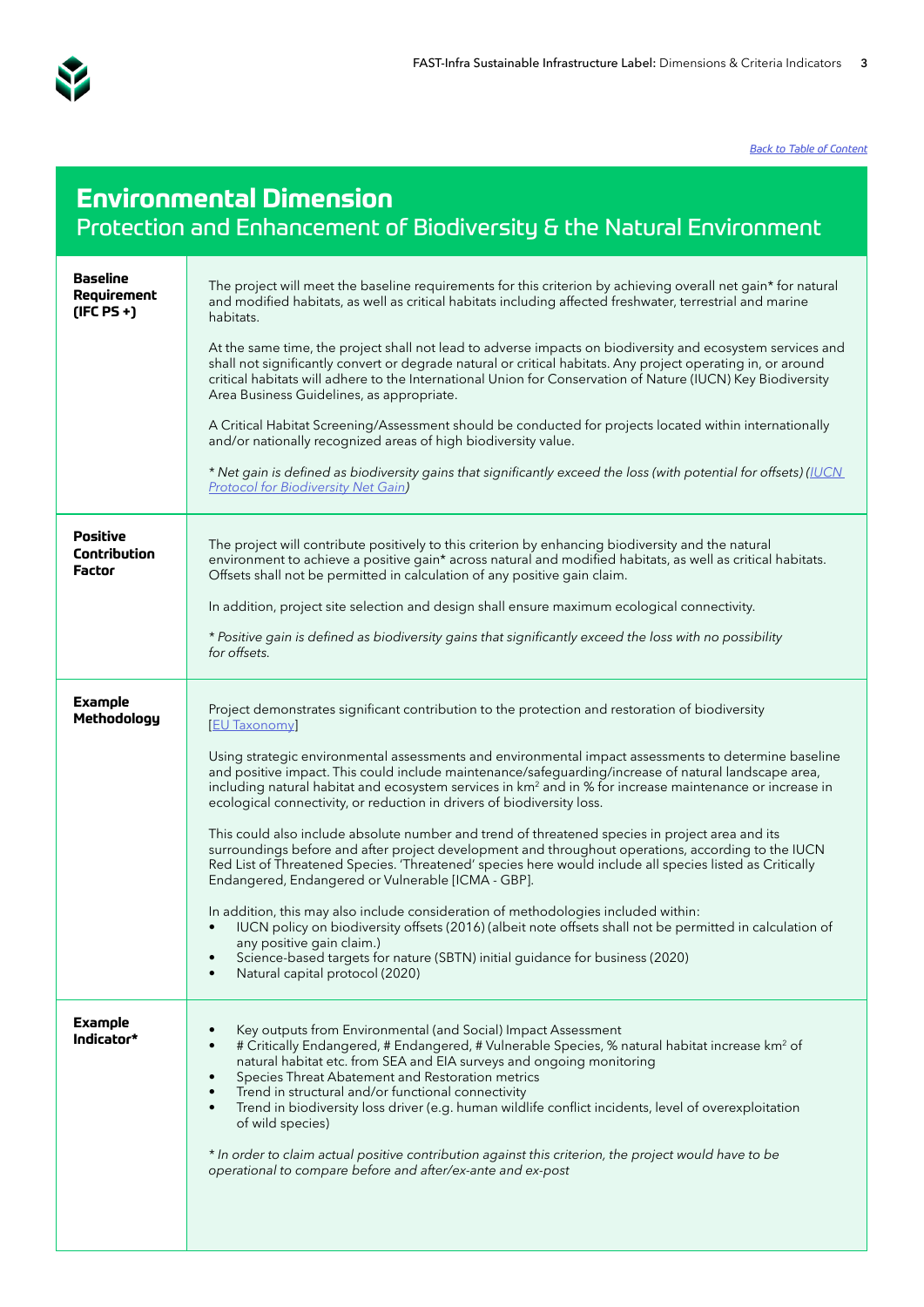<span id="page-3-0"></span>

| <b>Environmental Dimension</b><br>Climate Change Mitigation/GHG Emissions Reduction |                                                                                                                                                                                                                                                                                                                                                                                                                                                                                                                                                                                                                                                                                                                                                                                                                                                                                                                                                                                                                                                                                                                                                                                                                                                                                                                                                                                                                                                                                  |
|-------------------------------------------------------------------------------------|----------------------------------------------------------------------------------------------------------------------------------------------------------------------------------------------------------------------------------------------------------------------------------------------------------------------------------------------------------------------------------------------------------------------------------------------------------------------------------------------------------------------------------------------------------------------------------------------------------------------------------------------------------------------------------------------------------------------------------------------------------------------------------------------------------------------------------------------------------------------------------------------------------------------------------------------------------------------------------------------------------------------------------------------------------------------------------------------------------------------------------------------------------------------------------------------------------------------------------------------------------------------------------------------------------------------------------------------------------------------------------------------------------------------------------------------------------------------------------|
| Baseline<br>Requirement<br>$(IFC PS +)$                                             | The project will meet the baseline requirements for this criterion by having a minimized and managed<br>carbon footprint*, measured on a whole project lifecycle basis, where appropriate and possible.<br>* If footprint is > 25,000 tonnes CO2e annually then an alternative analysis should be presented. Direct<br>emissions must be less than 100g CO2e/kWh (lifecycle emissions, applicable to electricity and heating/<br>cooling generation). For electricity and heating/cooling generation projects with >100g CO2e/kWh<br>(lifecycle emissions), carbon offsets cannot be used to reduce lifecycle emission to below minimum<br>threshold requirements. Project must also: avoid lock-in to unabated fossil fuel consumption; not hamper<br>the development and deployment of lower-carbon alternatives; not substantially increase GHG emissions,<br>measured against an appropriate baseline. Project may use carbon removal offsets to reduce its reported<br>carbon footprint.                                                                                                                                                                                                                                                                                                                                                                                                                                                                                    |
| <b>Positive</b><br>Contribution<br>Factor                                           | The project will contribute positively to this criterion by demonstrating a positive GHG emissions<br>avoidance* as compared to an appropriate baseline.<br>* Positive GHG emissions avoidance must not include any purchased carbon offsets.                                                                                                                                                                                                                                                                                                                                                                                                                                                                                                                                                                                                                                                                                                                                                                                                                                                                                                                                                                                                                                                                                                                                                                                                                                    |
| <b>Example</b><br>Methodology                                                       | Project demonstrates significant contribution to climate mitigation [EU Taxonomy]<br>The Carbon Management Standard for Infrastructure PAS 2080 which can be adopted and independently<br>third-party certified, recommends measuring carbon emissions across 5 different stages:<br>Pre-construction<br>$\bullet$<br>Product stage<br>$\bullet$<br>Construction<br>Use.<br>$\bullet$<br>End of Life<br>$\bullet$<br>And measuring: Capital (embodied) emissions; Operational (scope 1 and 2) emissions; user (scope 3)<br>emissions.<br>To calculate lifetime emissions avoided, reference can be made to the IFI Framework for a Harmonized<br>approach to GHG Accounting, expressed in tonnes of CO2 equivalent, using the global warming potential<br>of GHG as defined by the UNFCCC.<br>To calculate project emissions avoided over a reporting period, reference can be made to the Partnership<br>for Carbon Accounting Financials (PCAF) Global GHG Accounting and Reporting Standard for the<br><b>Financial Industry.</b><br>Carbon offsetting guidance:<br>Oxford Principles for Net-Zero Aligned Carbon Offsetting<br><b>Carbon Credit guidance for Buyers</b><br>Other project types may consider carbon offsets for Scope 1, 2, 3 and and/or lifecycle emissions provided<br>global best practice for carbon offsets is applied (e.g., using global best-in-class, high quality, credible<br>offsetting with robust and transparent monitoring and verification). |
| <b>Example</b><br>Indicator                                                         | Key outputs from Environmental (and Social) Impact Assessment<br>tCO2e per year (profile or average annual figure)<br>tCO2e lifecycle emissions<br>GHG avoided (tCO2e) over the lifetime of the asset as compared to a defined baseline<br>$\bullet$                                                                                                                                                                                                                                                                                                                                                                                                                                                                                                                                                                                                                                                                                                                                                                                                                                                                                                                                                                                                                                                                                                                                                                                                                             |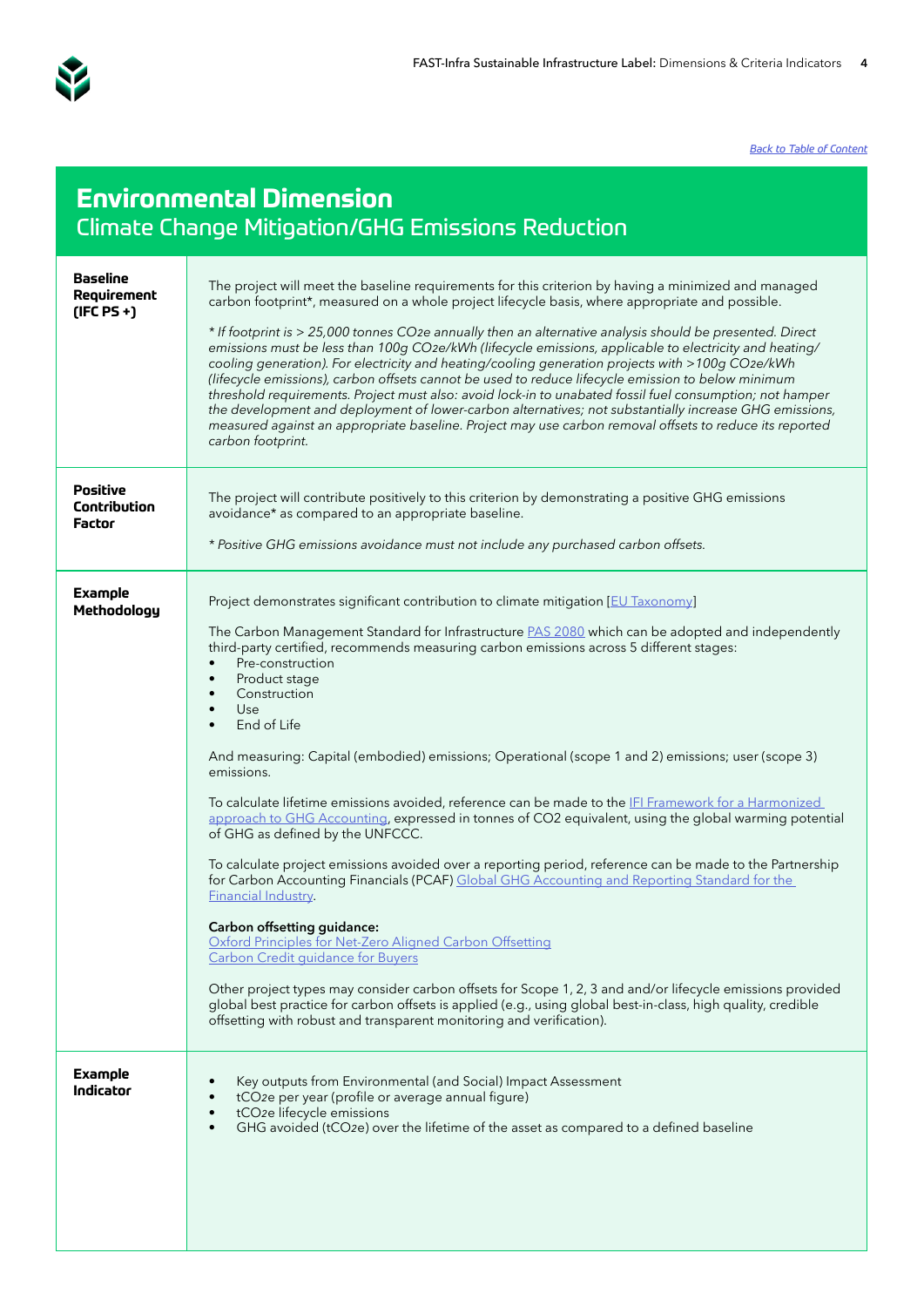<span id="page-4-0"></span>

#### **Environmental Dimension**  Promotion of the Efficient Use of Natural Resources/Waste Reduction & Supporting the Transition to a Circular Economy

| <b>Baseline</b><br>Requirement<br>$(IFC PS +)$ | The project will meet the baseline requirements for this criterion by using a lifecycle approach (in its<br>design, construction, operation, and decommissioning) and avoiding, minimizing, recycling/up-cycling,<br>and re-using waste generated.                                                                                                                                                                                                                                                                                                                                                                                |
|------------------------------------------------|-----------------------------------------------------------------------------------------------------------------------------------------------------------------------------------------------------------------------------------------------------------------------------------------------------------------------------------------------------------------------------------------------------------------------------------------------------------------------------------------------------------------------------------------------------------------------------------------------------------------------------------|
| <b>Positive</b><br>Contribution<br>Factor      | The project will contribute positively to this criterion by demonstrating a positive natural resource saving<br>vs. local baseline.<br>This may include integrating sustainable sourcing and use of resources* throughout the full lifecycle**<br>to the extent applicable, and recycling/up-cycling or re-using 100% of waste generated.<br>* Resources include recycled materials, improved efficiency in consumption of water, energy, and other<br>resources/material inputs.<br>** Infrastructure lifecycle refers to design, build, operations and maintenance, and decommissioning<br>phases of the asset.                 |
| <b>Example</b><br>Methodology                  | Project demonstrates significant contribution to the sustainable use and protection of water and marine<br>resources and/or the transition to a circular economy [EU Taxonomy]<br>An established and internationally recognized life cycle assessment (LCA) methodology<br>Reference to the waste management hierarchy that emphasizes recovery, recycling, removal, and final<br>disposal of wastes [IDB Sustainable Infrastructure Platform]<br>Zero Waste design methodology                                                                                                                                                   |
| <b>Example</b><br>Indicator                    | Key outputs from the LCA<br>$\bullet$<br>Key outputs from Environmental (and Social) Impact Assessment<br>$\bullet$<br>% of renewable content or % non-virgin content; % water circularity; % renewable energy [WBCSD]<br>$\bullet$<br><b>Circular Economy Indicators]</b><br>Project implements at least one circular economy business model (e.g. circular use of construction<br>$\bullet$<br>products) [CEEQUAL]<br>Energy efficiency via decreased avg. energy consumption of system by at least 20% measured in kWh<br>$\bullet$<br>per cubic meter billed/unbilled authorized water supply (water treatment) [EU Taxonomy] |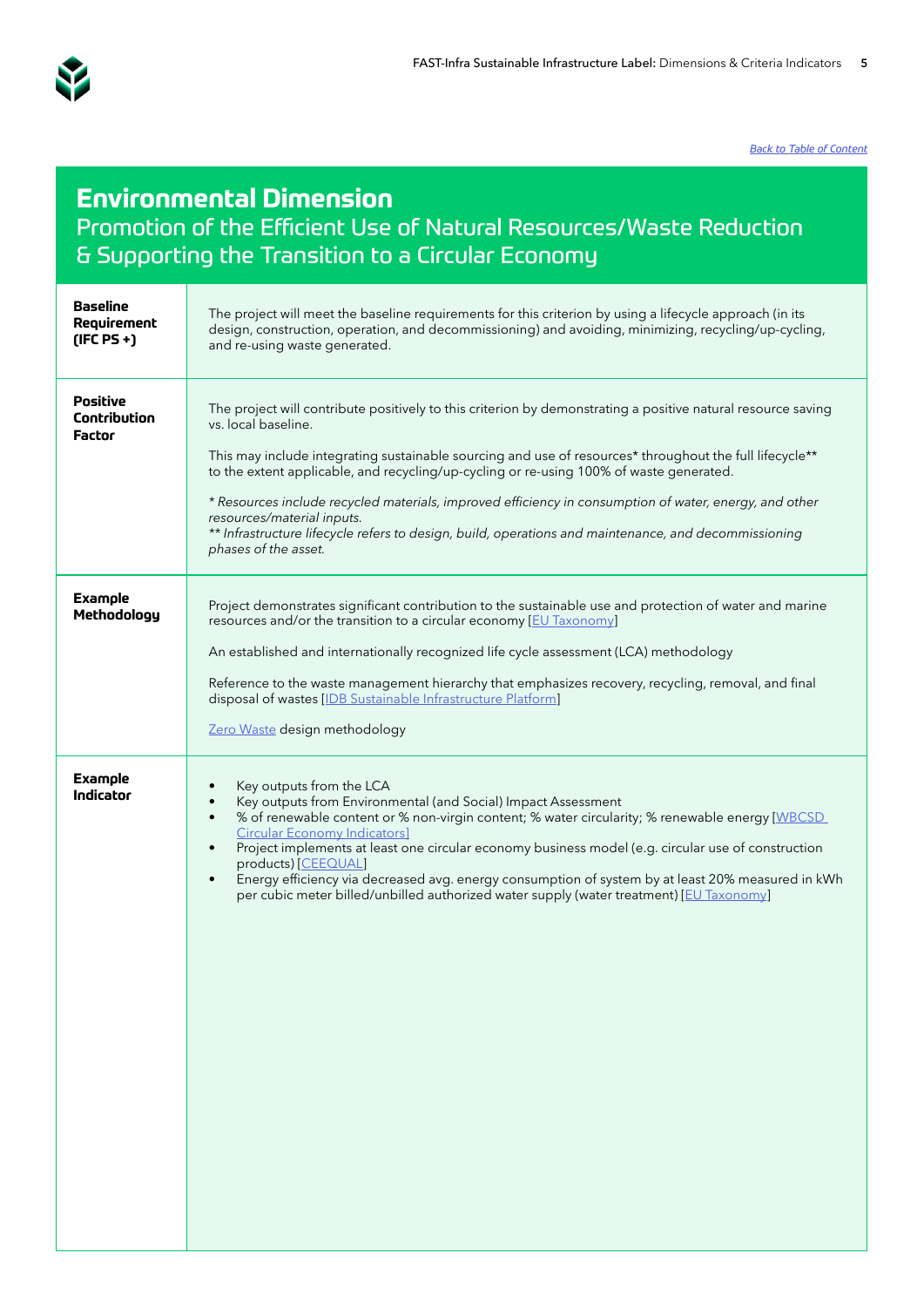<span id="page-5-0"></span>

## **Environmental Dimension**  Embedding Pollution Prevention and Control

| Baseline<br>Requirement<br>$(IFC PS +)$   | The project will meet the baseline requirements for this criterion by applying pollution prevention<br>principles and techniques to avoid (or if avoidance is not feasible, minimize) impacts on receptors<br>(e.g. air, soil, water, land, fauna and flora, and the human environment) and impacts related to excessive<br>noise, light, vibrations, and heat.                                                                                                                                                                                                                                                                                                                                                                                                                                                                                                   |
|-------------------------------------------|-------------------------------------------------------------------------------------------------------------------------------------------------------------------------------------------------------------------------------------------------------------------------------------------------------------------------------------------------------------------------------------------------------------------------------------------------------------------------------------------------------------------------------------------------------------------------------------------------------------------------------------------------------------------------------------------------------------------------------------------------------------------------------------------------------------------------------------------------------------------|
| <b>Positive</b><br>Contribution<br>Factor | The project will contribute positively to this criterion by having zero negative impact/pollution on air, soil,<br>and water quality, as well as land, fauna and flora, and the human environment during its whole lifecycle*.<br>The project will also demonstrate that noise, light, vibration, and heat levels are reduced as compared to<br>an appropriate baseline.<br>When establishing the impact an assessment shall be made against pre-project baseline conditions and<br>levels as considered within an Environmental (and Social) Impact Assessment.<br>* Infrastructure lifecycle refers to design, build, operations and maintenance, and decommissioning phases<br>of the asset.                                                                                                                                                                   |
| <b>Example</b><br>Methodology             | Project demonstrates significant contribution to pollution prevention and control considerations [EU<br>Taxonomy]<br>IFC Performance Standards for Environmental (and Social) Impact Assessment<br>Reference to the World Bank Group Environmental, Health, and Safety (EHS) Guidelines for industry best<br>practice on noise, light, vibration, and heat levels for daytime and night-time project activities.<br>Reference to the Food and Agriculture Organization (FAO's) Charter and Sustainable Soil Management<br>Criteria for guidance on sustainable soil management techniques.<br>Reference to Directive 2009/128/EC on targeted application of nutrients (fertilizers) and plant protection<br>products to reduce risk and impacts of pesticide use on human health and the environment (e.g. water<br>and air pollution, loss of excess nutrients). |
| <b>Example</b><br>Indicator               | Key outputs from Environmental (and Social) Impact Assessment<br>The water quality discharge is at least 20% better than industry water discharge requirements [SuRe]<br>$\bullet$<br>Fine particulate matter emissions, measured using mean PM25 and PM10 emissions (#) [Aligned<br>$\bullet$<br>Indicators for Sustainable Infrastructure]                                                                                                                                                                                                                                                                                                                                                                                                                                                                                                                      |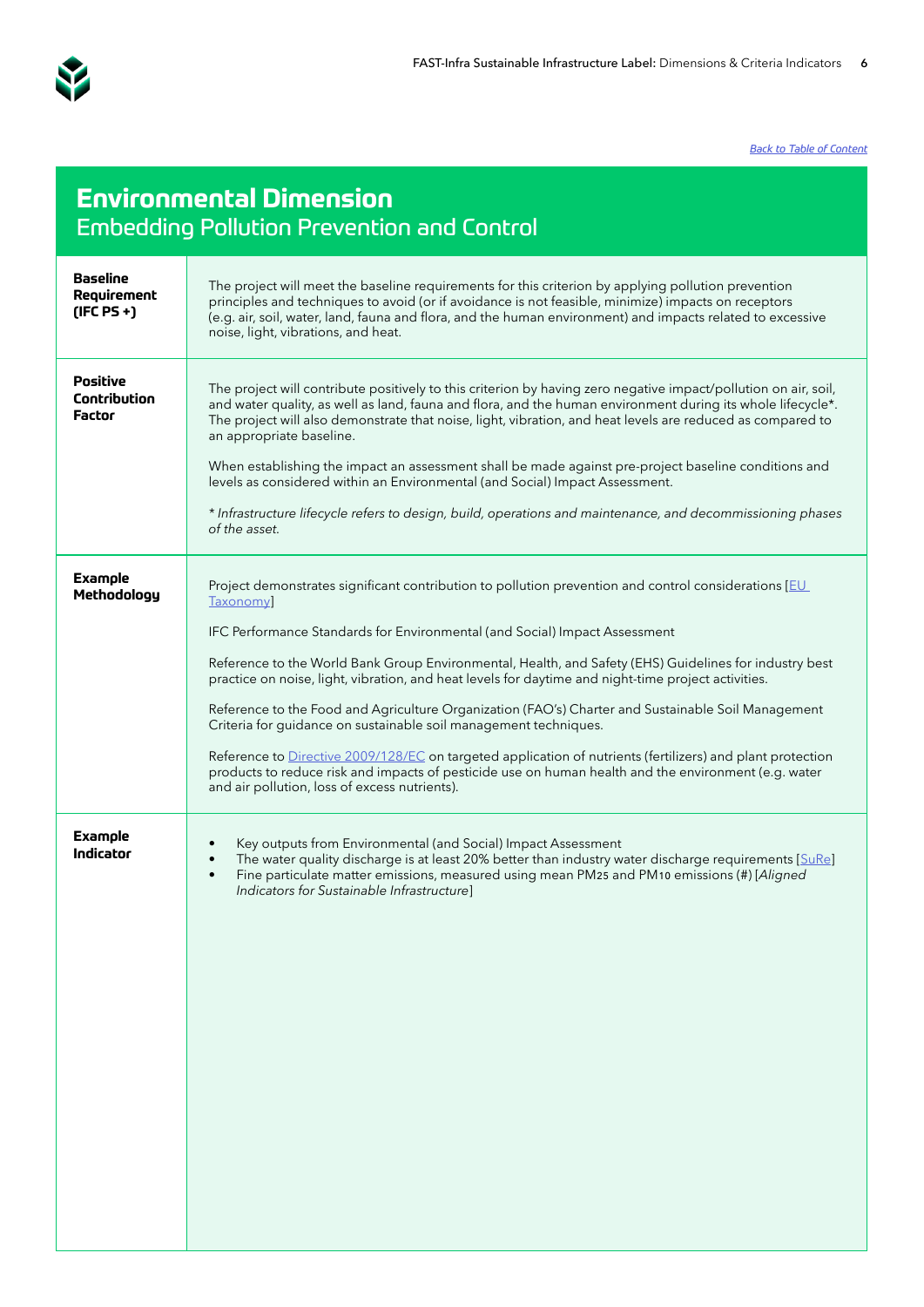<span id="page-6-0"></span>

#### **Adaptation & Resilience Dimension**  Evaluating Risks and Building Resilience and Adaptive Capacity at the Project and System Scales

| <b>Baseline</b><br>Requirement<br>$(IFC PS +)$ | The project will meet the baseline requirements for this criteria by i) identifying all relevant material natural<br>hazard, climate, and human-made risks and possible sources of stress/shock throughout its lifecycle;<br>ii) incorporating suitable short- and long-term adaptation and disaster risk reduction measures* to reduce<br>vulnerability, build resilience, and prevent maladaptation over its lifetime in response to these risks, including<br>actual or expected changes in climate conditions; and iii) demonstrating consistency with policies/strategies/<br>plans for climate resilience at national/sector/landscape/city level.<br>The project should also consider alignment with the "G20 Principles for Quality Infrastructure Investment"<br>Principle 4: "Building Resilience against Natural Disasters and Other Risks" (including human-made risks)<br>i.e. 4.1 Sound disaster risk management should be factored in when designing infrastructure.<br>A comprehensive disaster risk management plan should influence the design of infrastructure, the ongoing<br>maintenance and consider the re-establishment of essential services. 4.2 Well-designed disaster risk<br>finance and insurance mechanisms may also help incentivize resilient infrastructure through the financing of<br>preventive measures."<br>* Measures in terms of the project's design, use of resources, consideration of nature-based solutions, and<br>location vis-a-vis species, ecosystems, and local communities. |
|------------------------------------------------|-----------------------------------------------------------------------------------------------------------------------------------------------------------------------------------------------------------------------------------------------------------------------------------------------------------------------------------------------------------------------------------------------------------------------------------------------------------------------------------------------------------------------------------------------------------------------------------------------------------------------------------------------------------------------------------------------------------------------------------------------------------------------------------------------------------------------------------------------------------------------------------------------------------------------------------------------------------------------------------------------------------------------------------------------------------------------------------------------------------------------------------------------------------------------------------------------------------------------------------------------------------------------------------------------------------------------------------------------------------------------------------------------------------------------------------------------------------------------------------------------------------------------------------|
| Positive<br>Contribution<br>Factor             | The project will contribute positively to this criteria by: i) enhancing the resilience of the targeted sector,<br>beneficiaries, and/or wider ecosystem beyond direct project outputs; ii) including resilience-building<br>activities that reduce identified vulnerabilities (adaptation co-benefits), including through nature-based<br>solutions; and/or iii) providing transformational impacts beyond direct outputs through improved<br>institutions, policies, incentives, technologies, or capacities, maximizing co-benefits with national and<br>subnational long-term conservation, climate resilience, and sustainable development strategies.                                                                                                                                                                                                                                                                                                                                                                                                                                                                                                                                                                                                                                                                                                                                                                                                                                                                       |
| <b>Example</b><br>Methodology                  | Project demonstrates significant contribution to promoting climate change adaptation [EU Taxonomy]<br>Project encompasses a context- and location-specific approach that adheres to a three-step process: 1) Set<br>out the project's context of the risks from physical climate change; 2) Make an explicit statement of intent to<br>reduce the physical climate risks by resilience measures; and 3) Articulate a clear link between the benefits<br>of the climate resilience measures and the specific project activities (e.g. Harmonized MDB Frameworks on<br>Climate Finance Tracking and CCRI PCRAM tool under development).<br>Systematic assessment of risks, including climate change physical risks through one of the following options:<br>a risk screening assessing asset-, climate-, and finance-related data, provision of a qualitative estimate of<br>1.<br>residual risks and asset vulnerability, as well as a justification for the level of risk;<br>a multi-model risk assessment, including natural hazards and human-made risks and considered<br>2.<br>adaptation options of identified risks;<br>a quantitative stress test (e.g. cost/benefit analysis of risk and resilience options) to ensure that plausible<br>3.<br>risks do not make it economically unviable.                                                                                                                                                                                                                               |
| Example<br>Indicator                           | Key outputs from Environmental (and Social) Impact Assessment<br># people and/or enterprises (e.g. companies or farms) benefitting from measures to mitigate the<br>consequences of floods or droughts [ICMA - GBP, Sendai Framework]<br># hectares of land under improved management to deliver nature-based solutions for resilience [IUCN<br>٠<br>Global Standard for NBS]<br>Others to be developed for the other risks<br>Y/N responses to key questions:<br>Project has a comprehensive risk/resilience assessment to disasters and climate hazards?<br>1.<br>[e.g. GEF - RAPTA, WB RRS, as well as CCRI PCRAM tool under development]<br>Project considers solutions with respect to the identified risks, including nature-based solutions<br>2.<br>to identified climate impacts and risks [IUCN Global Standard for NBS/FEBA EbA Guidelines/<br><b>ADB Eco-based Resilience</b><br>3.<br>Project demonstrates resilience in alignment with Paris Agreement NDCs/NAPs, Sendai Framework DRR<br>plans and meets international best practice thresholds (e.g., EU Taxonomy, CBI Climate Bond Taxonomy,<br>etc.) (Y/N) [ADB Framework, IDB Sustainable Infrastructure Framework, 20 QII Principles]                                                                                                                                                                                                                                                                                                                         |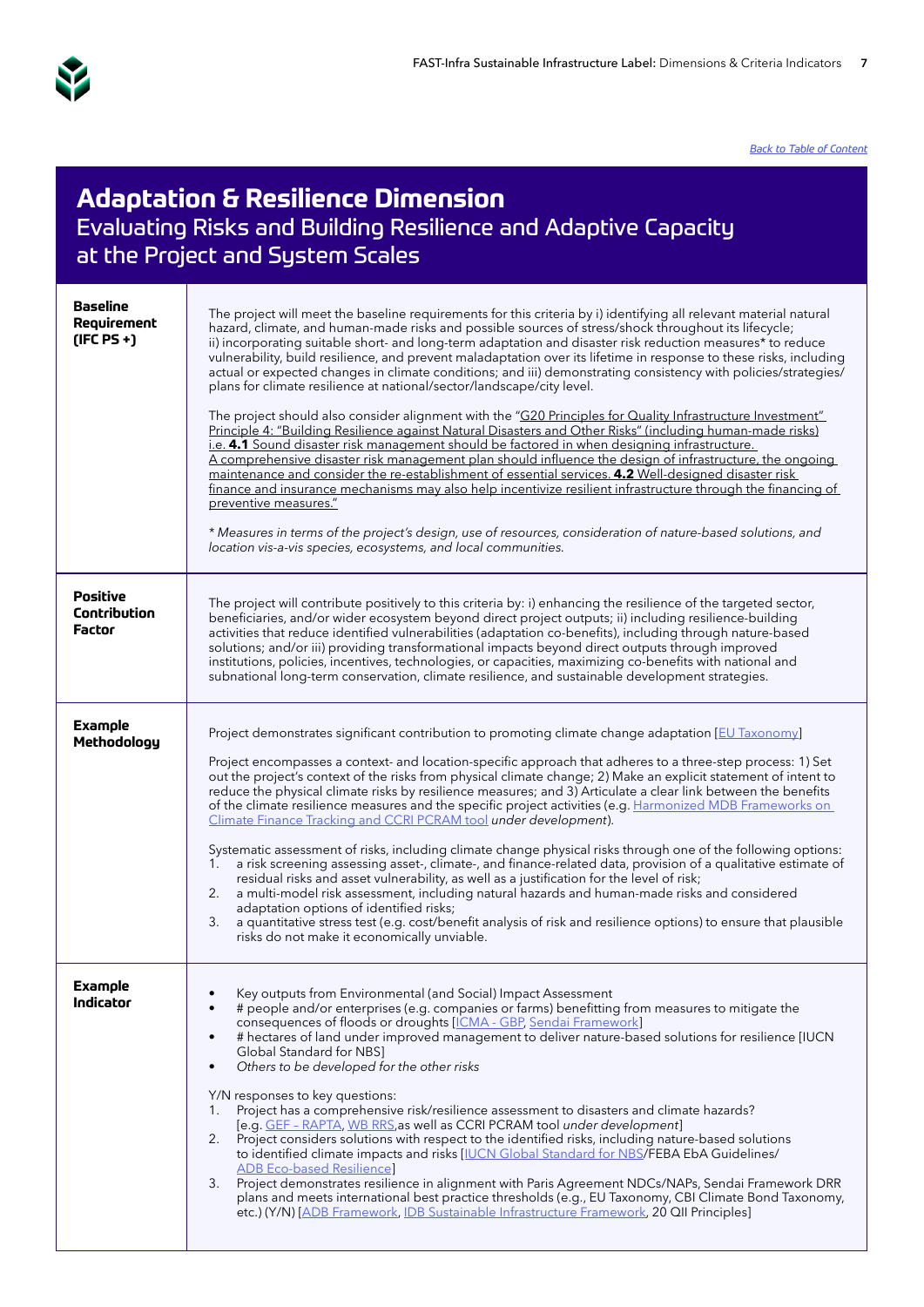<span id="page-7-0"></span>

#### **Social Dimension**  Promoting Gender & Ability Inclusivity

| <b>Baseline</b><br>Requirement<br>$(IFC PS +)$ | The project will meet the baseline requirements for this criterion by analysing the implications of the project<br>with respect to gender equality, ethnic diversity, and protection of vulnerable groups*, and implementing a<br>gender-based violence and harassment (GBVH) risk assessment and corresponding action plan to address<br>negative effects and amplify the positive ones.<br>* Vulnerable groups include populations that live in poverty without access to basic services and those who<br>are stigmatized, discriminated against, marginalized by society, and in some cases, criminalized in law, policy,<br>and practice [UNDP]. |
|------------------------------------------------|------------------------------------------------------------------------------------------------------------------------------------------------------------------------------------------------------------------------------------------------------------------------------------------------------------------------------------------------------------------------------------------------------------------------------------------------------------------------------------------------------------------------------------------------------------------------------------------------------------------------------------------------------|
| Positive<br>Contribution<br><b>Factor</b>      | The project will contribute positively to this criterion by adapting infrastructure design and services and<br>developing associated targets, to promote gender equality, ethnic diversity, and protection of vulnerable<br>groups, and empowering these groups as part of the project's activities.                                                                                                                                                                                                                                                                                                                                                 |
| Example<br>Methodology                         | On impact mitigation, the World Bank Gender Primer recommends establishing a mechanism to ensure<br>gender analyses and stakeholder consultations are reflected at multiple stages of the project.<br>The Primer also suggests incorporating a gender action plan, laying out the goals and activities of the project<br>related to closing gaps between men and women in design, building and operation phases. This can be<br>applied to both project staff and affected communities.                                                                                                                                                              |
| <b>Example</b><br>Indicator                    | Gender and board pay gap (%) [GRESB]<br>$\bullet$<br>Number of women represented on decision-making bodies (#) [MDB ICP indicators]<br>$\bullet$<br>Direct permanent female jobs created (#) [MDB ICP indicators]<br>$\bullet$<br>Adjustments made to infrastructure services to ensure that women and people with disabilities benefit<br>$\bullet$<br>equally $(\#$ or $\%)$<br>Provision of a gender & ability inclusivity (or similar) policy supporting an embedded associated<br>$\bullet$<br>framework or management system                                                                                                                   |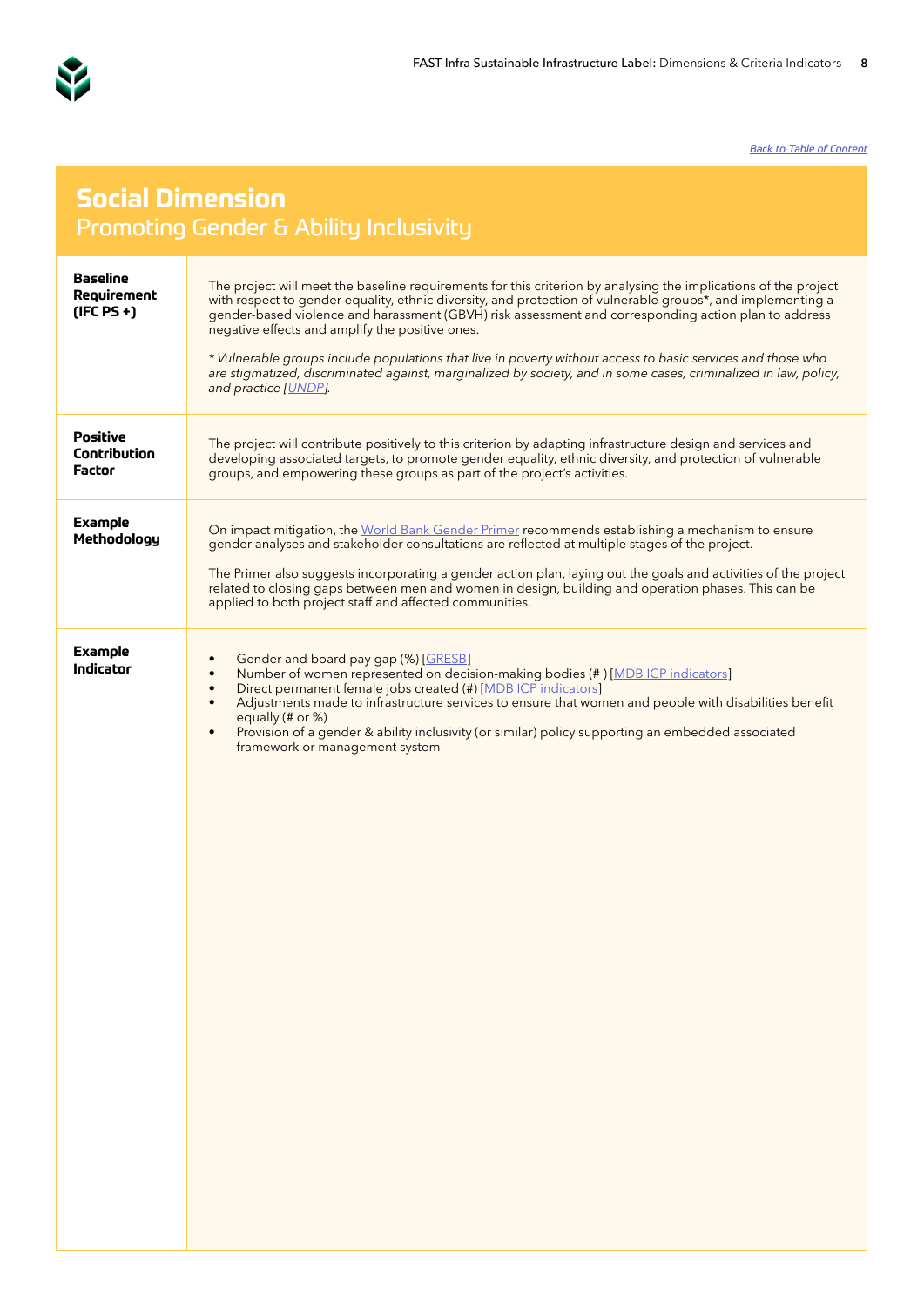<span id="page-8-0"></span>

#### **Social Dimension**  Promoting Health & Safety

| <b>Baseline</b><br>Requirement<br>$(IFC PS +)$ | The project will meet the baseline requirements for this criterion by proactively monitoring and evaluating its<br>impact on public health and safety of local communities.                                                                                                                                                                                                                                                           |
|------------------------------------------------|---------------------------------------------------------------------------------------------------------------------------------------------------------------------------------------------------------------------------------------------------------------------------------------------------------------------------------------------------------------------------------------------------------------------------------------|
| Positive<br>Contribution<br><b>Factor</b>      | The project will contribute positively to this criterion by adopting health and safety management systems<br>and embedding policies that monitor and minimize negative impacts of local communities.                                                                                                                                                                                                                                  |
| <b>Example</b><br>Methodology                  | The UNDP Social and Environmental Standards (Standard 3) recommend evaluating risks to the safety<br>of affected communities during the design, construction, operation and decommissioning phases and<br>establishing preventative measures.<br>Additionally, the project could consider measures that make positive contributions to community health and<br>well-being.<br>ISO 45001 for Health and Safety                         |
| <b>Example</b><br>Indicator                    | Number of fatalities and total recordable injuries (affected communities) [GRESB]<br>$\bullet$<br>Project avoids or minimizes impacts to health and safety of affected communities (Y/N) [IEC<br>$\bullet$<br>Performance Standards]<br>Provision of a health and safety (or similar) policy supporting an embedded associated<br>$\bullet$<br>management system<br>Project certified to ISO 45001 for Health and Safety<br>$\bullet$ |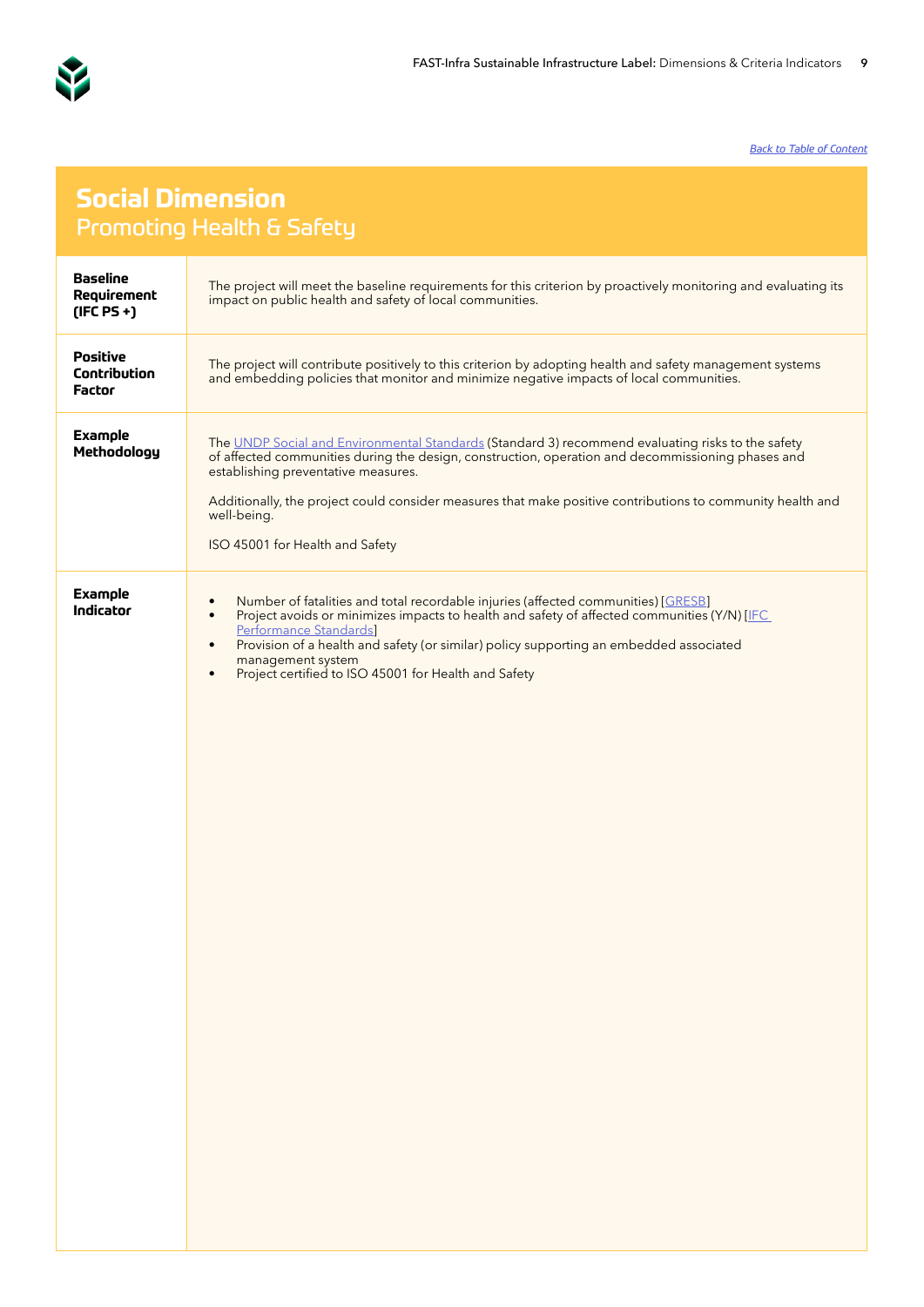<span id="page-9-0"></span>

## **Social Dimension**  Protection and Enhancement of Human & Labour Rights

| <b>Baseline</b><br>Requirement<br>$(IFC PS +)$ | The project will meet the baseline requirements for this criterion by identifying and disclosing human<br>and labour rights issues* across the supply chain**, promoting local employment opportunities during<br>construction and operation, implementing plans and policies promoting ethical labour practices and<br>monitoring performance throughout construction.<br>* Human and labour rights issues include, but are not limited to, forms of modern slavery, child labour,<br>GBVH, discrimination to LGBTQ+ communities.<br>** At a minimum, Tier 1 Suppliers (partners with whom project directly conducts business, such as<br>contractors or production partners) and Tier 2 Suppliers (sources where Tier 1 suppliers source their<br>materials or inputs).                                                                                            |
|------------------------------------------------|----------------------------------------------------------------------------------------------------------------------------------------------------------------------------------------------------------------------------------------------------------------------------------------------------------------------------------------------------------------------------------------------------------------------------------------------------------------------------------------------------------------------------------------------------------------------------------------------------------------------------------------------------------------------------------------------------------------------------------------------------------------------------------------------------------------------------------------------------------------------|
| <b>Positive</b><br>Contribution<br>Factor      | The project will contribute positively to this criterion by adopting human and labour rights safeguarding<br>policies and processes across the supply chain, implementing inclusive employment practices during<br>construction and operation, enacting ethical labour practices, and working with local human rights service<br>providers to support both affected and wider communities.                                                                                                                                                                                                                                                                                                                                                                                                                                                                           |
| <b>Example</b><br>Methodology                  | The CEEQUAL standard recommends adopting plans and policies regarding ethical labour practices and<br>regularly monitoring performance against these. Plans and policies should cover all workers on project<br>construction site(s), and be applied in the selection process for:<br>the design team<br>$\bullet$<br>the principal contractor<br>$\bullet$<br>sub-contractor(s)<br>The PIDG HSES Safeguarding Rules are a set of 10 rules designed to ensure safeguarding processes are<br>in place protecting the fundamental rights and well-being of workers, specifically in regard to incidents of<br>GBVH, modern slavery, and child labour.<br>The Voluntary Principles on Security and Human Rights provides a set of principles on the promotion and<br>protection of human rights, as well as guidance on addressing security-related human rights risks. |
| <b>Example</b><br>Indicator                    | Project ensures compliance with national employment and labour laws, and occupational health and<br>$\bullet$<br>safety laws (Y/N) [UNDP Social and Environmental Standards - Standard 3]<br>Project, as well as underlying recruitment processes and labour management, adhere to the Universal<br>$\bullet$<br>Declaration of Human Rights and the 8 Fundamental ILO Conventions (Y/N) [ILO Conventions]<br>Provision of a human and labour rights (or similar) policy supporting an embedded associated<br>$\bullet$<br>management system<br>Evidence of a whistle-blower and grievance policy<br>$\bullet$<br>Project adheres to the UN Global Compact Principles<br>$\bullet$                                                                                                                                                                                   |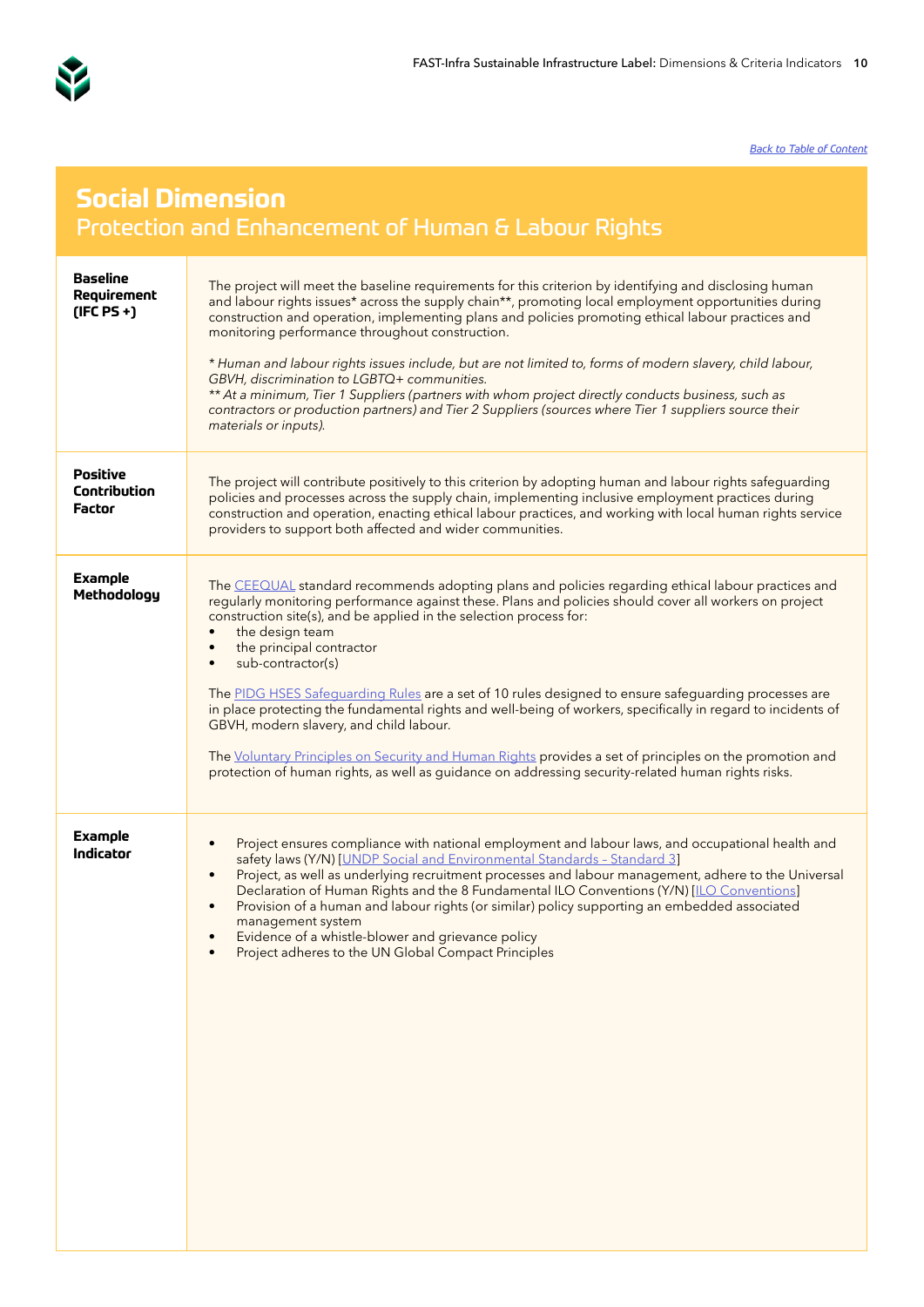<span id="page-10-0"></span>

## **Social Dimension**  Land Acquisition & Resettlement Mitigation

| <b>Baseline</b><br>Requirement<br>$(IFC PS +)$ | The project will meet the baseline requirements for this criterion by avoiding involuntary resettlement<br>of affected communities, avoiding economic displacement, providing like-for-like land and land<br>tenure. Where this is not possible, the project shall minimize physical and economic displacement by<br>considering alternative project designs and engaging with affected communities on the development of<br>a resettlement action plan and a livelihood restoration plan. This may require separate consultation with<br>women and other vulnerable groups. The project should also include a project grievance mechanism. |
|------------------------------------------------|---------------------------------------------------------------------------------------------------------------------------------------------------------------------------------------------------------------------------------------------------------------------------------------------------------------------------------------------------------------------------------------------------------------------------------------------------------------------------------------------------------------------------------------------------------------------------------------------------------------------------------------------|
| Positive<br>Contribution<br>Factor             | The project will contribute positively to this criterion by the provision of community benefits which<br>go beyond replacement for example schools/clinics/sport facilities with requirements for community<br>consultation and monitoring.                                                                                                                                                                                                                                                                                                                                                                                                 |
| <b>Example</b><br>Methodology                  | The UNDP Social and Environmental Standards recommend demonstrating minimization of adverse social<br>and economic impacts from land or resource acquisitions, or restrictions on land or resource use.<br>On impact mitigation, EBRD Resettlement Guidance and Good Practice recommends developing<br>appropriate compensation, resettlement, and livelihood restoration action plans where displacement<br>is unavoidable.                                                                                                                                                                                                                |
| <b>Example</b><br>Indicator                    | Key outputs from Environmental (and Social) Impact Assessment<br>$\bullet$<br>Number of formal and informal households that have to be/have been physically displaced [EBRD]<br>$\bullet$<br><b>Resettlement Guidance and Good Practice]</b><br>Number (and percentage) of land [EBRD Resettlement Guidance and Good Practice] plots/houses/<br>$\bullet$<br>businesses for which compensation agreements were signed<br>Evidence of a whistle-blower and grievance policy<br>$\bullet$                                                                                                                                                     |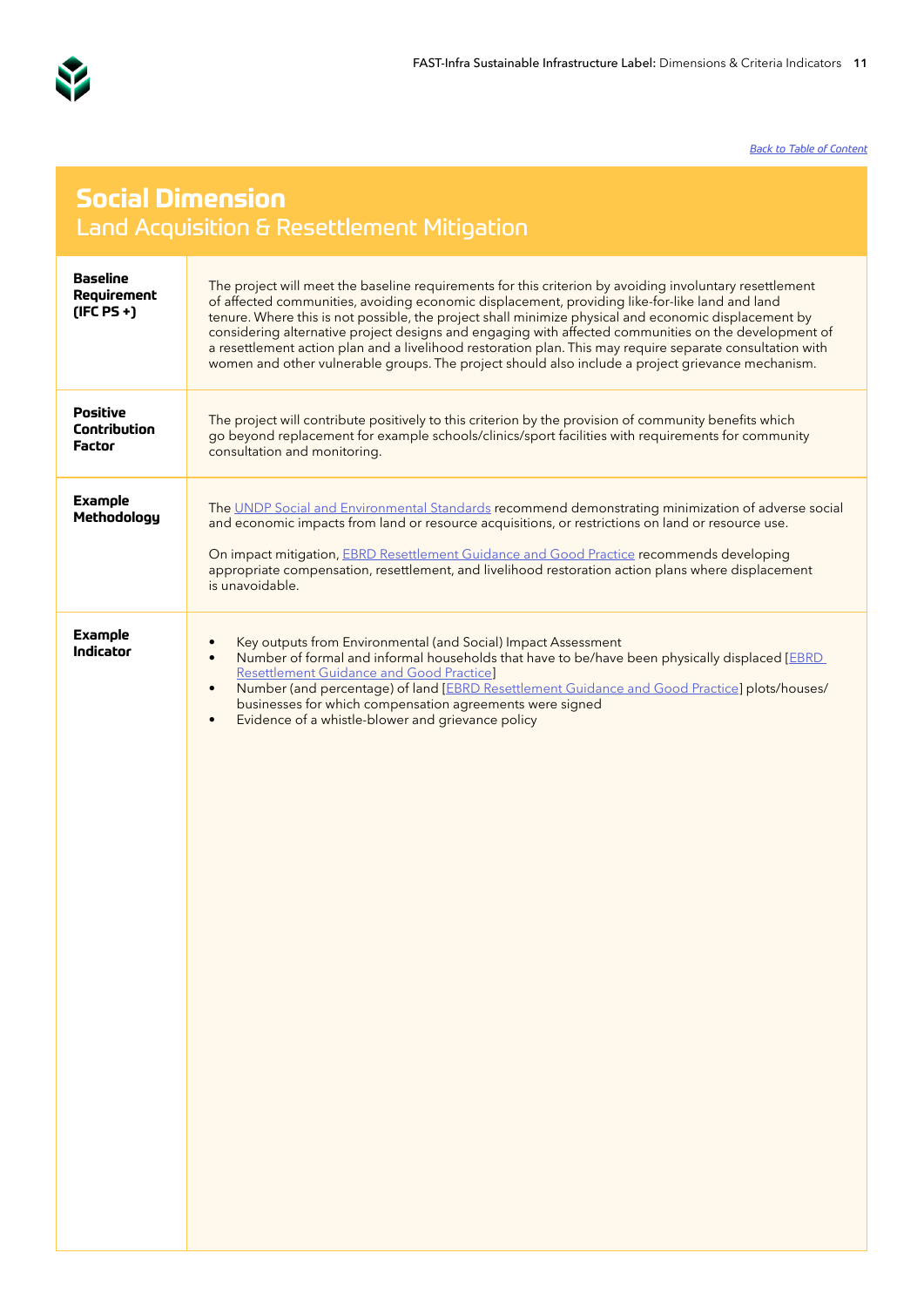<span id="page-11-0"></span>

## **Social Dimension**  Promoting Stakeholder Engagement

| <b>Baseline</b><br>Requirement<br>$(IFC PS +)$ | The project will meet the baseline requirements for this criterion by effectively engaging with all affected<br>stakeholders and communities, both ahead of the project and throughout the project lifecycle, and<br>implementing a stakeholder engagement plan to address issues identified, including impacts on all<br>communities and cultural heritage sites* within the project area, as well as the degree of expected direct<br>and indirect economic, social, cultural, and environmental impact.<br>* Including, but not limited to, sites of archaeological, historical, cultural, artistic, and religious significance.                                                 |
|------------------------------------------------|-------------------------------------------------------------------------------------------------------------------------------------------------------------------------------------------------------------------------------------------------------------------------------------------------------------------------------------------------------------------------------------------------------------------------------------------------------------------------------------------------------------------------------------------------------------------------------------------------------------------------------------------------------------------------------------|
| <b>Positive</b><br>Contribution<br>Factor      | The project will contribute positively to this criterion by implementing a stakeholder engagement<br>plan that integrates Free, Prior, and Informed Consent (FPIC) to address issues identified by affected<br>communities, as well as a policy to protect cultural heritage of indigenous peoples and local communities<br>in project design and execution.                                                                                                                                                                                                                                                                                                                        |
| <b>Example</b><br>Methodology                  | The IDB Sustainable Infrastructure Framework recommends establishing a stakeholder engagement plan<br>to identify and engage with affected stakeholders throughout the project. It also recommends designing<br>projects to provide fair and adequate benefits to affected communities, as specified through a community<br>social development plan implemented in consultation with affected communities.<br>AA1000 Stakeholder Engagement Standard (AA1000SES)<br>UNDP & UN-REDD Programme Guidelines of Free, Prior, and Informed Consent provides guidance on<br>how to apply FPIC mechanisms to ensure effective participation of indigenous peoples in land<br>use decisions. |
| <b>Example</b><br>Indicator                    | Key outputs from Environmental (and Social) Impact Assessment<br>٠<br>Project incorporates a stakeholder engagement process, and a social sustainability plan for maximum<br>$\bullet$<br>benefit inclusion for disadvantaged groups (women, the poor, among others) [IDB Sustainable<br><b>Infrastructure Framework</b><br>Evidence of alignment with AA1000 Stakeholder Engagement Standard (AA1000SES)<br>$\bullet$<br>ESIA for project adheres to the UNDP Social and Environmental Standards 4<br>$\bullet$                                                                                                                                                                    |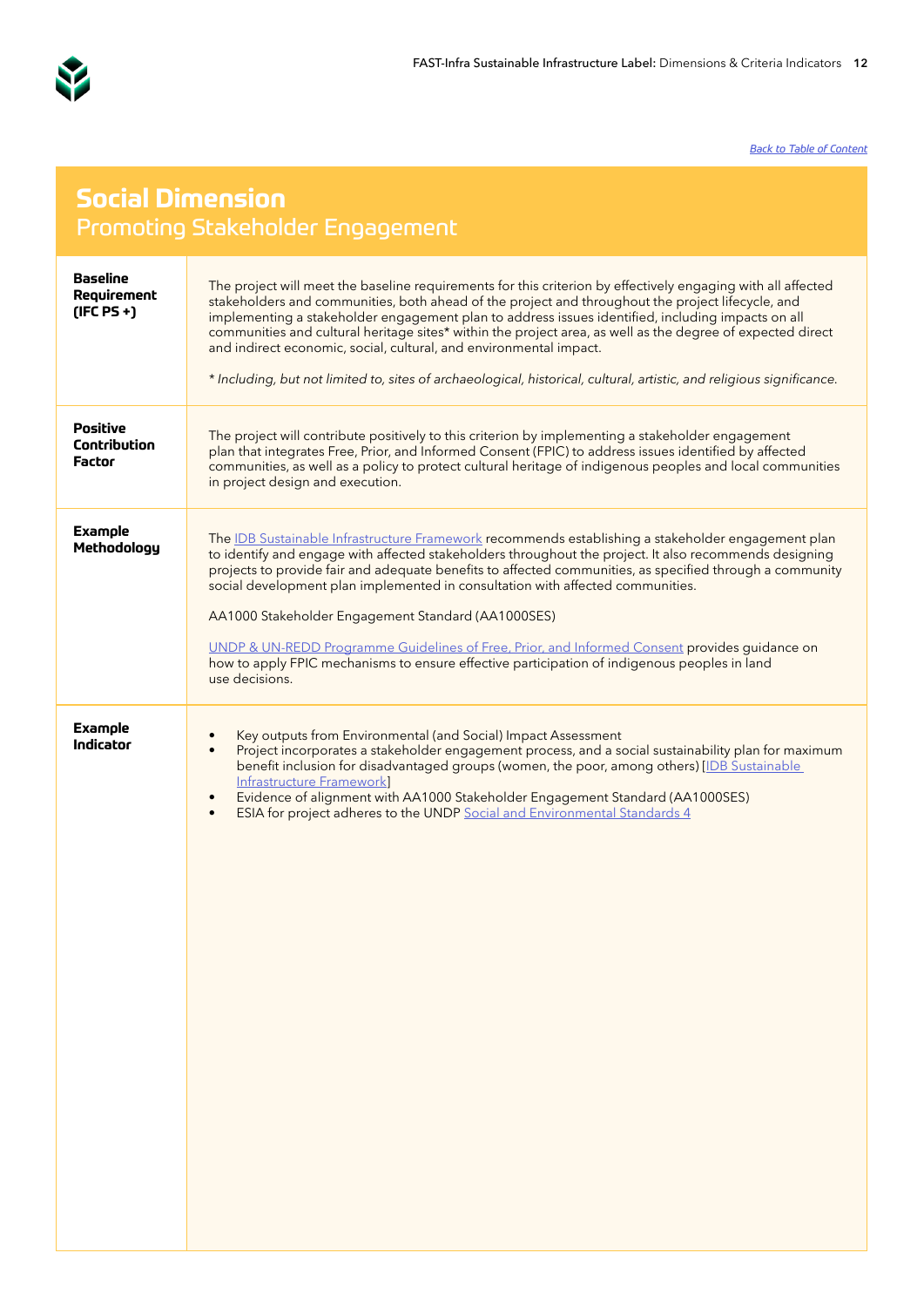<span id="page-12-0"></span>

# **Governance Dimension**  Embedding Anti-corruption Policies & Procedures

| <b>Baseline</b><br>Requirement<br>$(IFC PS +)$ | The project will meet the baseline requirements for this criterion by developing and implementing<br>an anti-corruption and anti-bribery management system throughout the project lifecycle.                                                                                                                                                    |
|------------------------------------------------|-------------------------------------------------------------------------------------------------------------------------------------------------------------------------------------------------------------------------------------------------------------------------------------------------------------------------------------------------|
| Positive<br>Contribution<br>Factor             | N/A                                                                                                                                                                                                                                                                                                                                             |
| <b>Example</b><br>Methodology                  | At the SPV board-level:<br>ADB's Governance and Anticorruption in Project Design handbook provides guidance on<br>governance and anti-corruption tools that can be integrated in infrastructure project design.<br>Demonstration of implementation of ISO 37001:2016 Anti-bribery and corruption management<br>systems and associated policies. |
| <b>Example</b><br>Indicator                    | Provision on an anti-bribery anti-corruption policy (or similar) supporting an embedded associated<br>framework [IDB Sustainable Infrastructure Framework]<br>See ISO 37001:2016                                                                                                                                                                |

## **Governance Dimension**  Embedding Transparency & Accountability Policies & Procedures

| <b>Baseline</b><br>Requirement<br>$(IFC PS +)$ | The project will meet the baseline requirements for this criterion by implementing measures that promote<br>ethics, accountability, integrity, and transparency throughout the project lifecycle.                                                                                                                                                                                                                                                           |
|------------------------------------------------|-------------------------------------------------------------------------------------------------------------------------------------------------------------------------------------------------------------------------------------------------------------------------------------------------------------------------------------------------------------------------------------------------------------------------------------------------------------|
| Positive<br>Contribution<br>Factor             | N/A                                                                                                                                                                                                                                                                                                                                                                                                                                                         |
| <b>Example</b><br>Methodology                  | At the SPV board-level:<br>G20 Compendium of Good Practices for Promoting Integrity and Transparency in Infrastructure<br>$\bullet$<br>Development provides guidance on holistic approaches to embedding transparency and<br>accountability policies and procedures across the infrastructure lifecycle.<br>Demonstration of implementation of internationally recognized management systems such as<br>$\bullet$<br>ISO standards and associated policies. |
| <b>Example</b><br>Indicator                    | Provision of an ethics, accountability, integrity, and transparency policy (or similar) supporting an<br>embedded associated framework [IDB Sustainable Infrastructure Framework]                                                                                                                                                                                                                                                                           |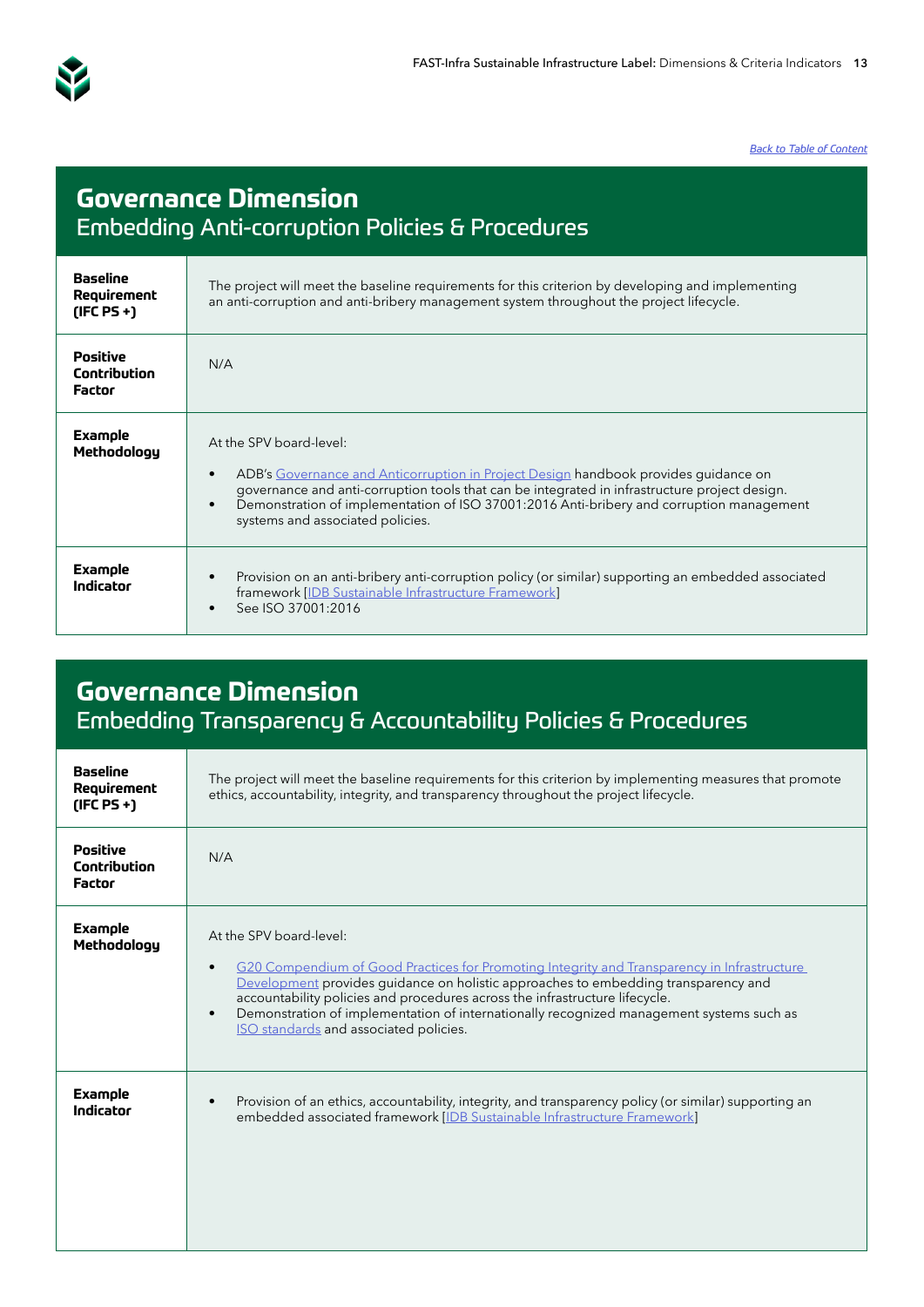<span id="page-13-0"></span>

## **Governance Dimension**  Embedding Government Policies for Project Fiscal Transparency & Procedures **Baseline Requirement (IFC PS +)** When the project benefits from a direct or contingent government financial obligation, it will meet the baseline requirements for this criterion by disclosing any such direct and/or contingent government obligations. Asset owners will provide relevant documents\* to government counterparts for their disclosure of any direct and contingent impact of the project on the country's sovereign debt, such as reporting the off-balance sheet liabilities.\*\* *\* Submission of all pertinent information (project documents) to government counterparts to enable them to fulfil their sovereign debt disclosure requirements. \*\* Criterion in line with the "G20 Principles for Quality Infrastructure Investment" and with the G20 endorsed [Institute of International Finance \(IIF\), "Voluntary Principles for Debt Transparency](https://www.iif.com/Publications/ID/3387/PageID/3387/Voluntary-Principles-For-Debt-Transparency)"* **Positive Contribution Factor** N/A **Example Example**<br>**Methodology** 1. <u>[IMF, PPP Fiscal Risks Assessment Model](https://www.imf.org/external/np/fad/publicinvestment/pdf/PFRAM.pdf) (</u>PFRAM)<br>2. Public-Private Partnership (Chapter 6) Manual on Public-Private Partnership (Chapter 6), Manual on Government Deficit and Debt, Implementation of [ESA 2010](https://op.europa.eu/en/publication-detail/-/publication/ae55b3f1-be3f-11e9-9d01-01aa75ed71a1/language-en/format-PDF) **Example Indicator** • Provision of a project-by-project transparency policy and mechanism for reporting the impact on the indicator country's sovereign debt, including quantitative assessment of the off-balance sheet and contingent liabilities for the government. Y/N responses to key questions: 1. Has the project been assessed using the IMF-World Bank PFRAM to estimate the quantitative impact on the country's sovereign debt and liabilities? [[IMF-World Bank, PPP Fiscal Risks Assessment Model](https://www.imf.org/external/np/fad/publicinvestment/pdf/PFRAM.pdf)  [\(PFRAM\)](https://www.imf.org/external/np/fad/publicinvestment/pdf/PFRAM.pdf)] 2. Has there been a quantitative assessment of the impact of the project on the country's sovereign debt and liabilities of the government using another methodology approved by the IMF?